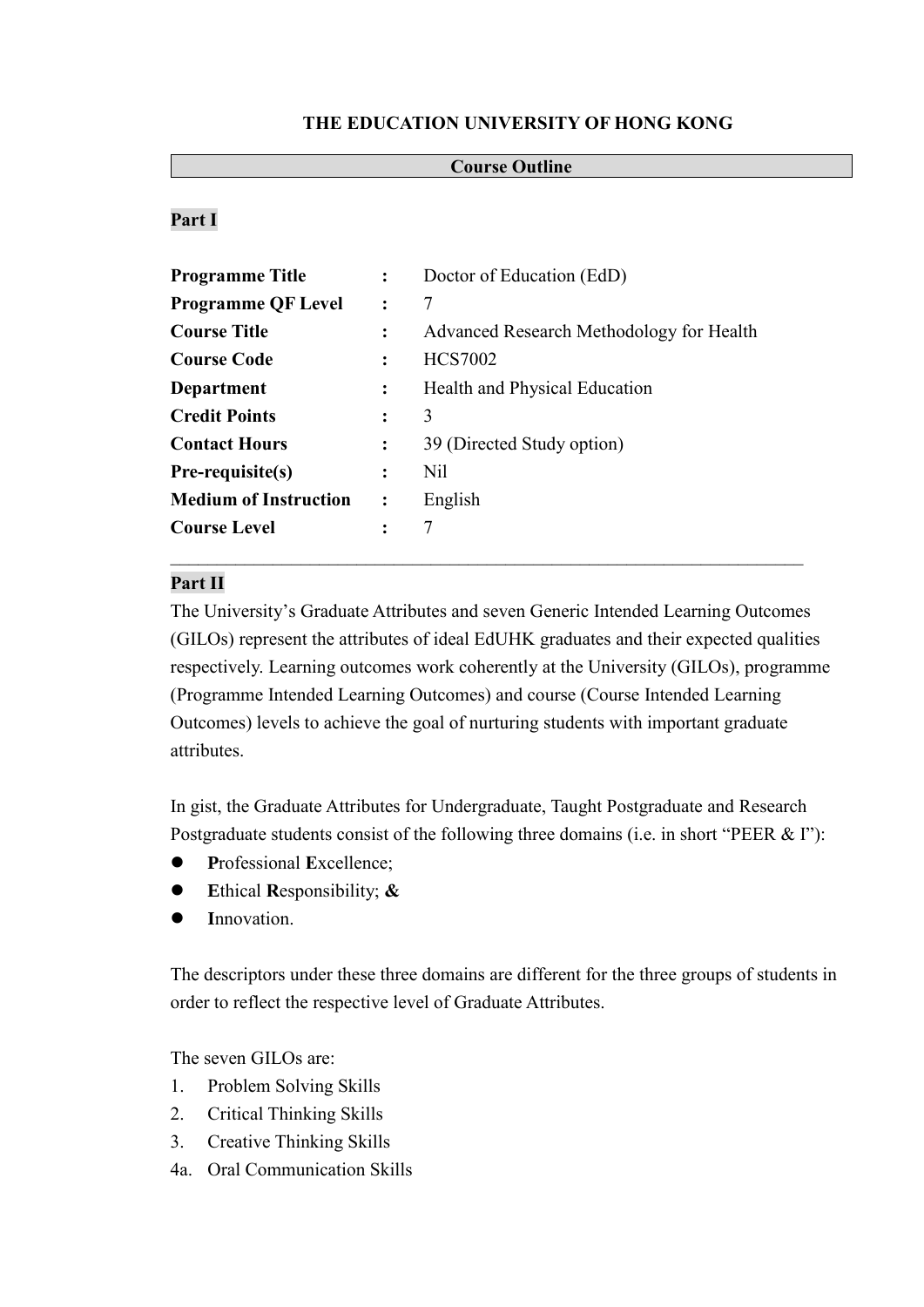- 4b. Written Communication Skills
- 5. Social Interaction Skills
- 6. Ethical Decision Making
- 7. Global Perspectives

### **1. Course Synopsis**

This advanced level course is designed to introduce students to the principles and methodologies commonly used in the area of medical and health research. On completion of the course, students will have a firm understanding of most quantitative and qualitative research methods including their strengths and weaknesses, the appropriate analytical approach for data analysis in accordance with the research design, and the interpretation of results obtained from these research designs. Moreover, students will be introduced to some of the more recent advanced research methods as a way to formulate the design of a study.

# **2. Course Intended Learning Outcomes** (CILOs)

*Upon completion of this course, students will be able to:*

- $C I L O<sub>1</sub>$  examine the concept and the principle methodologies commonly used in medical and health research in detail;
- CILO<sup>2</sup> critically evaluate the strengths and weaknesses of each type of research methods, both quantitative and qualitative;
- CILO<sup>3</sup> examine the appropriate statistical and analytical approaches for data collection using different types of research methodologies, and critically evaluate the proper interpretation of results obtained from the analysis;
- CILO<sup>4</sup> critically evaluate some of the advanced methods recently developed for uncommon medical and health research.

| <b>Course Content</b>                                                                   | <b>CILOs</b>                | <b>Suggested Teaching &amp;</b><br><b>Learning Activities</b> |
|-----------------------------------------------------------------------------------------|-----------------------------|---------------------------------------------------------------|
| Principles of research methodologies<br>developed for medical and health studies        | C <sub>LO<sub>l</sub></sub> | Tutorials,                                                    |
| In depth analysis of each type of research<br>method for their strengths and weaknesses | C <sub>LO</sub>             | Case study, Discussion<br>with supervisor                     |

#### **3. Content, CILOs and Teaching & Learning Activities**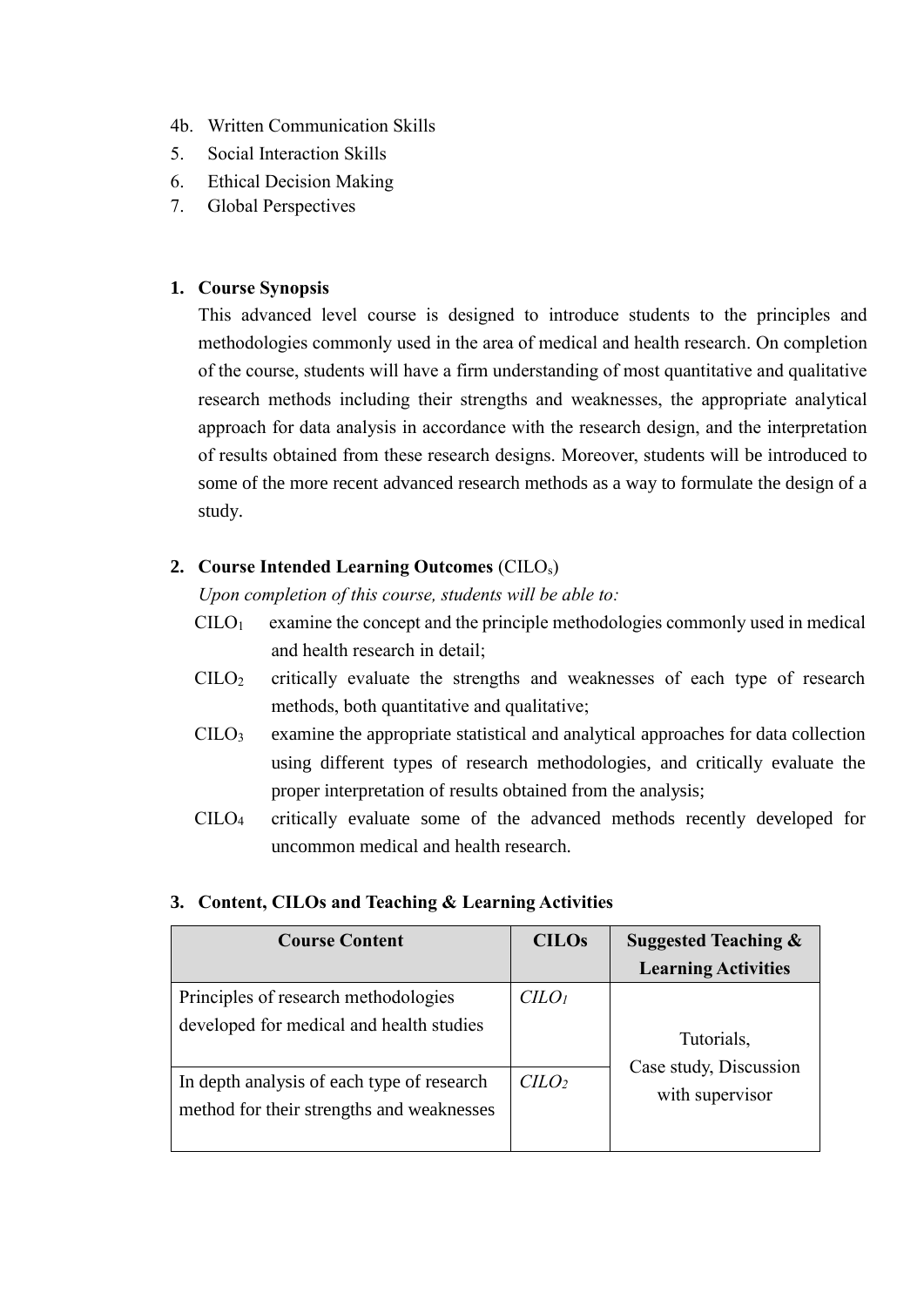| Advanced and statistical analytical      | C <sub>L</sub> O <sub>L,2,3</sub>   |
|------------------------------------------|-------------------------------------|
| approaches for each type of research     |                                     |
| design and the interpretation of results |                                     |
| obtained from the analysis               |                                     |
|                                          |                                     |
| Examination of recently developed        | C <sub>L</sub> O <sub>L</sub> 2,3,4 |
| advanced methods for medical and health  |                                     |
| research                                 |                                     |
|                                          |                                     |

# **4. Assessment**

| <b>Assessment Tasks</b>                       | Weighting $(\% )$ | <b>CILO</b> |
|-----------------------------------------------|-------------------|-------------|
| (a) Tutorials:                                | 10%               | $CLO1-4$    |
| Students are required to have tutorials with  |                   |             |
| the supervisor on various topics covering the |                   |             |
| contents of the course.                       |                   |             |
| (b) Reflections:                              | 40%               | $C1-4$      |
| Students are required to have tutorials with  |                   |             |
| the supervisor on various topics covering the |                   |             |
| contents of the course. At the end of each,   |                   |             |
| they are required to provide a reflection on  |                   |             |
| the topic based on the readings and           |                   |             |
| discussions.                                  |                   |             |
| $(c)$ Essay:                                  | 50%               | $CLO1-4$    |
| Students are required to submit a proposal on |                   |             |
| the design of a study with full details.      |                   |             |

# **5. Required Text(s)**

Webb, P., Bain, C., & Pirozzo S. (2017) *Essential epidemiology: An introduction for students and health professionals* (3rd ed.). UK: Cambridge University Press.

# **6. Recommended Readings**

Hesse-Biber, S.N. & Johnson, R.B. (Eds). (2015). *The Oxford Handbook of Multimethod and Mixed Methods Research Inquiry*. OUP: Oxford.